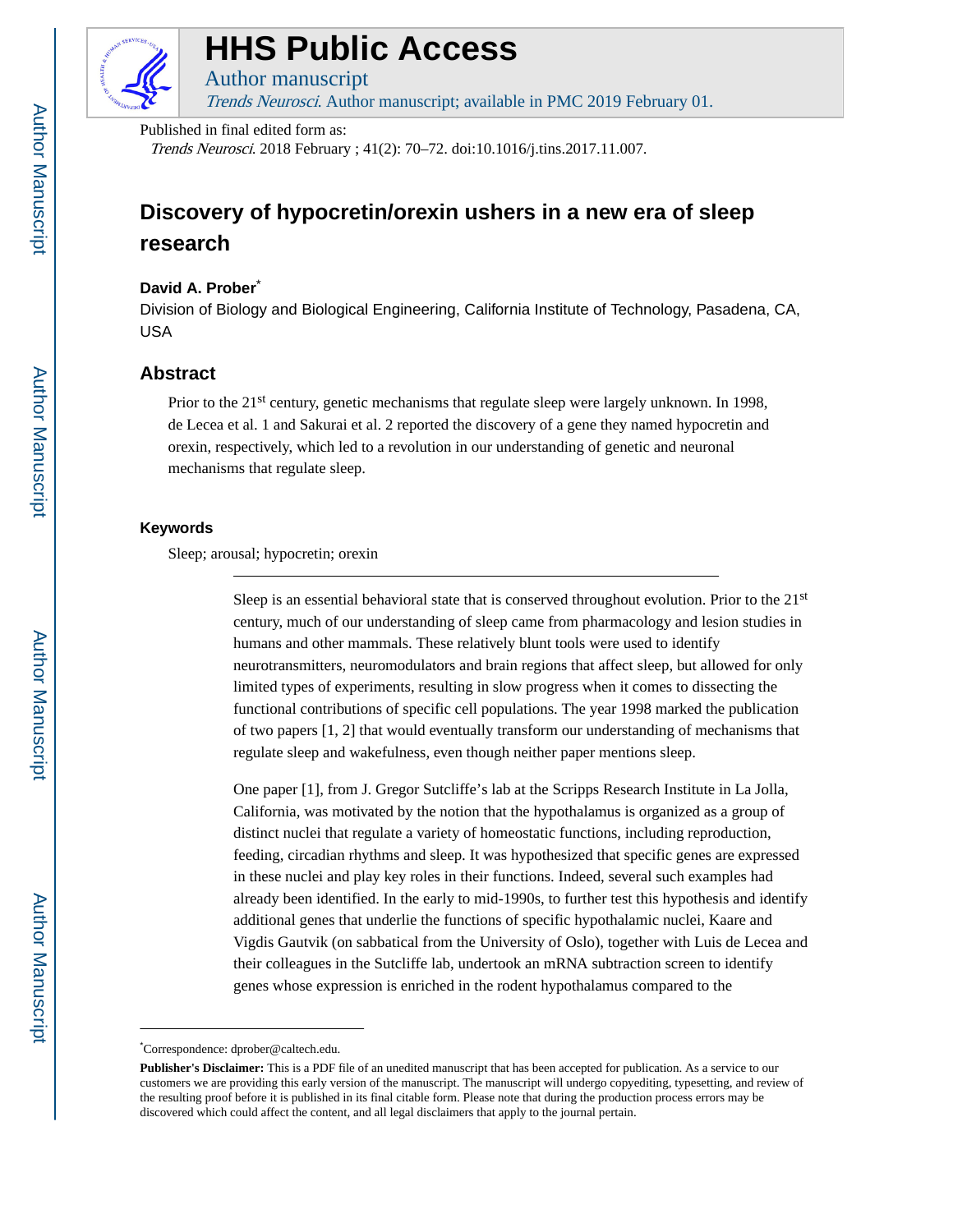had hoped to find.

hippocampus and cerebellum [3]. They identified several such genes, one of which was particularly intriguing, as it was exclusively expressed in a relatively small number of neurons in the paraventricular hypothalamus, representing the type of specificity that they

Based on this initial discovery, de Lecea, Tom Kilduff and their colleagues in the Sutcliffe lab isolated a full-length cDNA corresponding to this clone from rat and mouse [1]. This cDNA encoded for a predicted preproprotein (a proprotein precursor) containing two putative peptides that had high amino acid similarity with each other. As expected from the previous study [3], in situ hybridization and immunohistochemistry showed specific expression of the mRNA and protein in the dorsal lateral hypothalamus, with fibers projecting both within the posterior hypothalamus and also widely throughout the brain. The protein appeared to be present in synaptic vesicles, and one of the peptides could stimulate cultured hypothalamic neurons, consistent with the function of a peptide neurotransmitter. This novel gene was termed hypocretin due to its *hypothalamic* expression pattern and the similarity of the peptide sequences to members of the incretin family of hormones. While the hypocretin expression pattern was intriguing, its function was entirely unknown, and the authors could only speculate that it might act by binding to a G-protein coupled receptor (GPCR), as do other members of the incretin family of peptides.

The second 1998 paper [2], published one month later, identified the same gene using a completely different approach and for an entirely different reason. Genomic studies had identified many so-called "orphan" GPCRs whose ligands were unknown. Identifying the ligands and functions of these GPCRs was considered important, in part because GPCRs were, and still are, the largest class of protein that is targeted by drugs. Thus, identifying the ligands of orphan GPCRs could lead to new drug treatments for a variety of diseases. In order to identify endogenous ligands for orphan GPCRs, the Yanagisawa group first biochemically fractionated rat brain extracts using high-performance liquid chromatography. They then applied these extracts to over 50 cell lines that each expressed a different orphan GPCR, and assayed for GPCR activation. This heroic effort resulted in the identification of 2 peptides, termed orexin-A and orexin-B (from the Greek word orexis for appetite), that activated cells expressing a specific GPCR, termed orexin receptor 1 (OX1R). Based on the peptide amino acid sequences, they isolated a cDNA that encodes for a preproprotein that contains both orexin-A and orexin-B. Unknown to them at the time, this was the same gene that the Sutcliffe group had discovered and named hypocretin. The Yanagisawa group next identified a GPCR similar to OX1R, which they termed OX2R, and showed that orexin-A and orexin-B can bind to both receptors. In agreement with the de Lecea et al. study, they found that orexin mRNA and protein were specifically expressed in the lateral and posterior hypothalamus, a brain region implicated by classical lesion studies in promoting feeding. Consistent with this observation, they found that central administration of orexin-A or orexin-B potently stimulated feeding, and that orexin expression was upregulated in response to fasting. Based on these results, the authors speculated that the orexin peptides may underlie the feeding-promoting role of the lateral and posterior hypothalamus.

The importance of these discoveries for sleep was revealed the following year, when the Yanagisawa lab reported that knocking out the hypocretin/orexin gene in mice results in a

Trends Neurosci. Author manuscript; available in PMC 2019 February 01.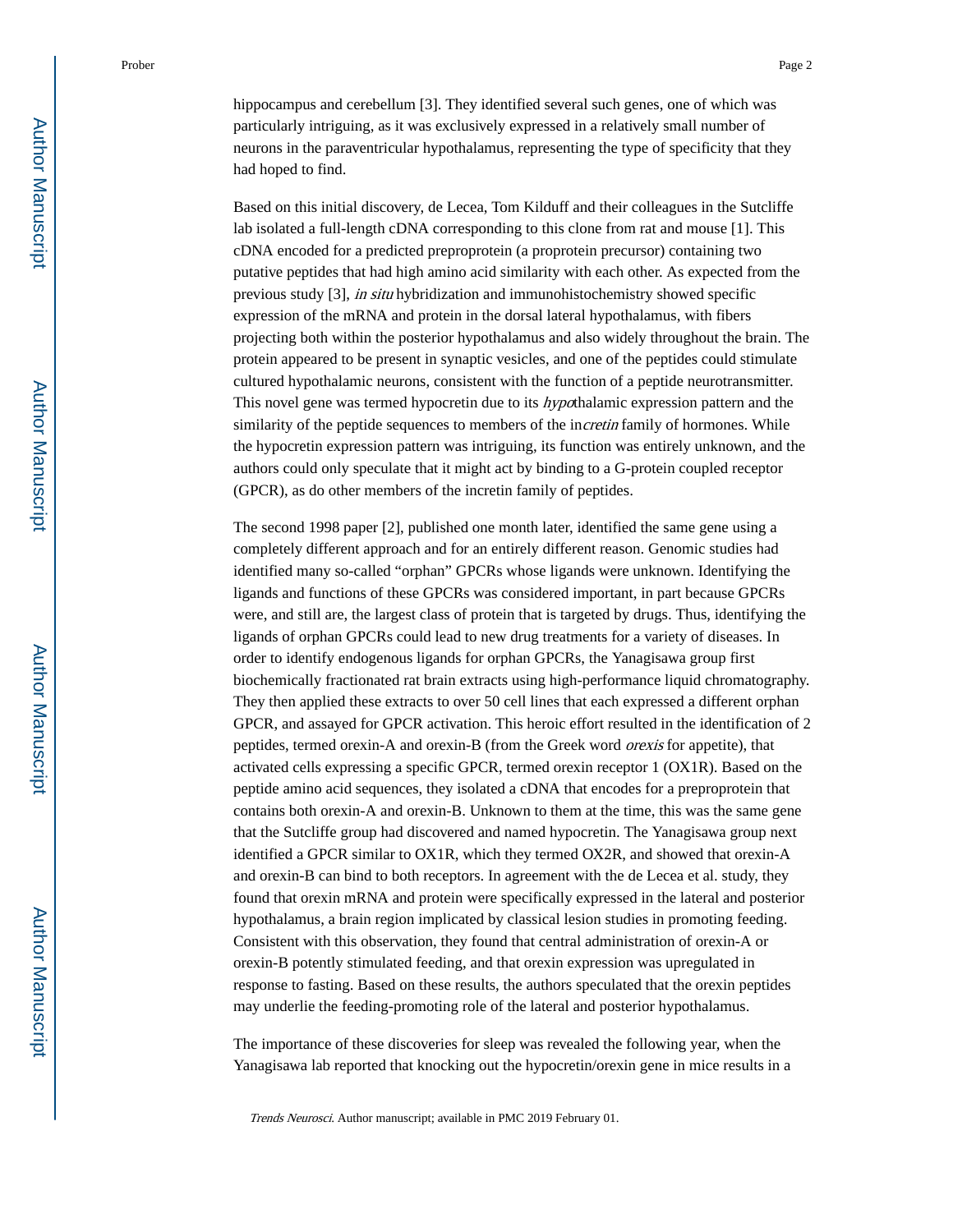Prober Page 3

behavioral phenotype similar to the human sleep disorder narcolepsy [4], and Emmanuel Mignot's group showed that a heritable form of canine narcolepsy is due to a mutation in the OX2R gene, which his group named hypocretin receptor 2 [5]. These findings were soon shown to be relevant to human narcolepsy, with the discoveries that the hypocretin/orexin gene was mutated in a case of severe and early onset narcolepsy [6] and that narcoleptic individuals are deficient in hypocretin/orexin [6, 7].

Subsequent studies showed that signaling by the hypocretin/orexin neuropeptides, as well as the activity of hypocretin/orexin-expressing neurons, plays a key role in promoting and maintaining wakefulness in mammals [8, 9] and other vertebrates such as zebrafish [10]. As mentioned, one of the motivations for the de Lecea et al. and Sakurai et al. studies was to identify new drug targets. This goal was recently achieved, with the development and FDA approval of a drug that inhibits the hypocretin/orexin receptors and provides an effective treatment for insomnia [11]. Hypocretin/orexin receptor agonists have also recently been reported [12], which have the potential to be therapeutic for narcolepsy and other disorders associated with excessive sleep.

While I focused here on the impact of the discovery of hypocretin/orexin on the sleep field, it should be mentioned that the hypocretin/orexin system has also been shown to regulate other homeostatic processes, including: feeding, as alluded to by the Sakurai et al. 1998 paper, and further explored in a vast body of follow up literature; energy homeostasis; reward-seeking; and more [13]. Back to the sleep field, the discoveries by de Lecea et al. and Sakurai et al. moved the field past anatomically defined brain regions and classical neurotransmitters into molecularly defined neuronal populations and the activity of specific genes within them. This shift, along with several technological advances, transformed the sleep field by enabling the interrogation of mechanisms that regulate sleep at the molecular and genetic levels. The discovery that a gene can profoundly affect sleep prompted the development of simpler invertebrate and vertebrate models to study sleep [14], including Drosophila melanogaster, Caenorhabditis elegans, and zebrafish, that allow for more sophisticated and powerful genetic approaches. These models have been used to perform large-scale screens for genes, neurons and drugs that affect sleep, which has led to the discovery of new mechanisms and revealed how some of these mechanisms interact. This approach recently came full circle with the publication by the Yanagisawa group of a heroic screen that identified novel sleep-regulating genes in mice [15]. The sleep field has recently undergone another revolution due to the use of cell-type-specific manipulation tools, such as optogenetics, to identify specific neuronal populations that promote sleep or wake states, and high-throughput sequencing methods to identify genes expressed in these neurons. These approaches, combined with new methods that enable large-scale recording of neuronal activity in the brain, have the potential to comprehensively identify the genetic and neuronal mechanisms that regulate sleep.

#### **References**

1. de Lecea L, et al. The hypocretins: hypothalamus-specific peptides with neuroexcitatory activity. Proc Natl Acad Sci U S A. 1998; 95(1):322–7. [PubMed: 9419374]

Trends Neurosci. Author manuscript; available in PMC 2019 February 01.